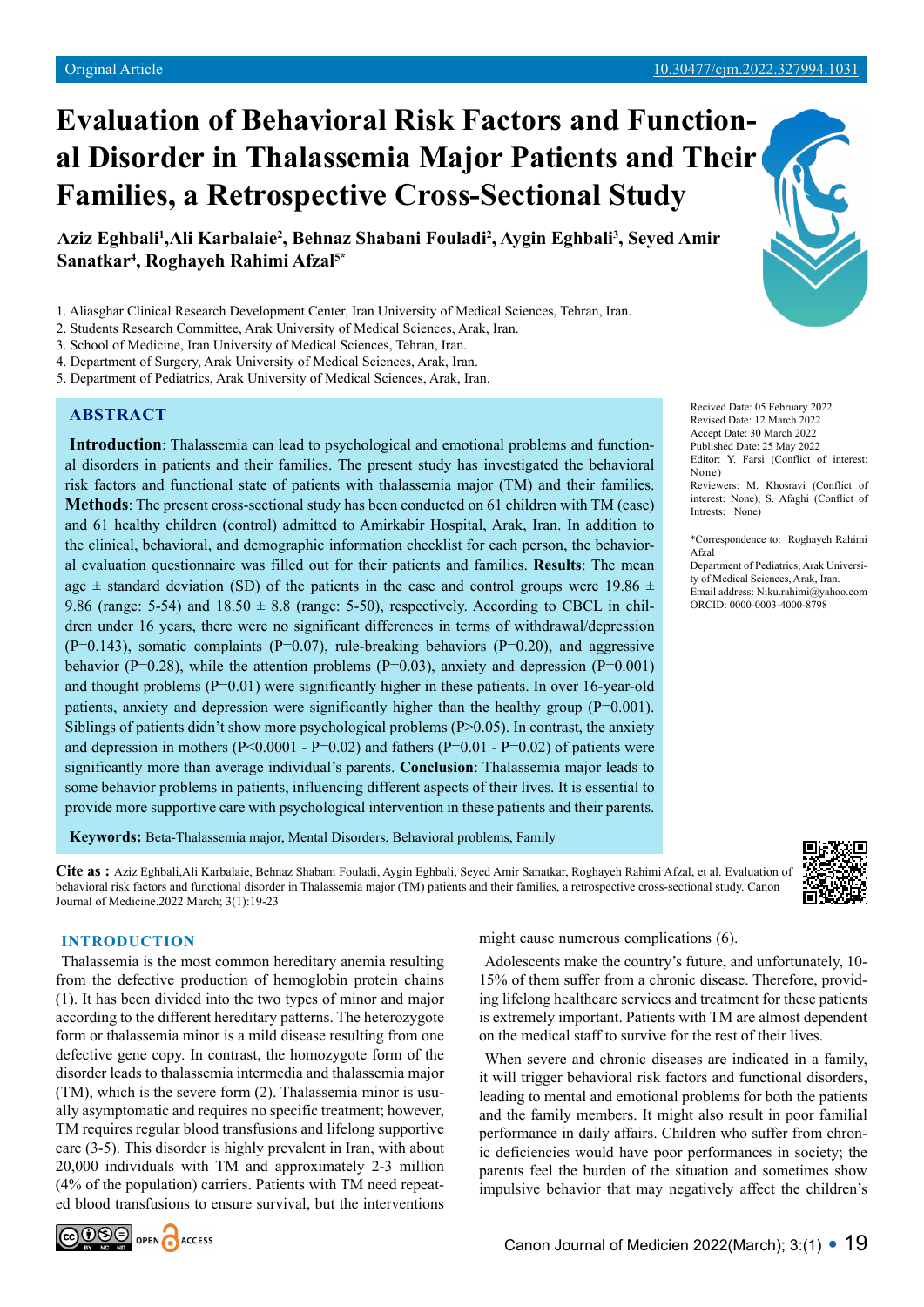mental health (7-9). Thus, making the parents aware of their role in providing a relaxed atmosphere for their families would be helpful (10-14).

The present study has investigated the behavioral risk factors and functional disorders of patients with TM and their family members to figure out the prevalence of different psychological disturbances to better manage the patients with TM.

#### **MATERIAL AND METHODS**

The present cross-sectional study was conducted on patients with TM, their parents, and their siblings at the hematologic clinic of Amirkabir Hospital, Arak, Iran. Ethical principles were observed and followed based on the ethical code approved by the Ethics Committee of Arak University of Medical Sciences (IR.ARAKMU.REC.93-173-10). We performed the sampling through the available non-probability method, and the final sample size included 61 children with TM and 61 healthy children admitted to Amirkabir Hospital, Arak, Iran. The case and control groups were matched in terms of age and gender. The exclusion criteria were the existence of a known psychiatric disorder before the diagnosis of TM and the subject's reluctance to continue the study.

Initially, the researcher interviewed the parents of all the 122 children and asked them to fill in the questionnaires, which were in Persian and standard versions. If just one of the parents came to the hospital, all questions were sent to another parent after receiving the relevant address and telephone number. Then the children were examined at the clinic. If the parents were illiterate, the interviewer read the questions and recorded the answers after receiving their permission and the informed consent.

We assessed the prevalence of depression and anxiety among the patients using the Beck Depression Inventory and the Beck Anxiety Inventory. Their mental disorders were also considered using the Child Behavior Checklist (CBCL), which their parents completed. The Beck Inventory is a standard questionnaire containing 21 questions, and each of them consists of four categories with 0 to 3 points (15). The questionnaire can also detect major depression and categorize it from mild to severe based on the relevant score. Scores less than 8 represent the absence of anxiety, scores 8 to 15 indicate mild anxiety, scores 16 to 26 represent moderate anxiety, and scores higher than 26 are categorized as severe cases of stress (15). The Child Behavior Checklist is a formal assessment scale similar to behavioral assessment techniques. It includes questions designed for girls and boys aged 4-18 to measure their skills and social adaptation. The checklist is one of Steinbach's experience-based systematic forms that must be filled by the parents, caregivers or anyone else who meets the child in a family environment and knows them perfectly. The respondent was initially asked several questions to measure the child's competencies and several open questions about the child's illness and disability which measure the respondent's primary concern for the child and their opinion about the best traits of children. The questionnaire also classified the children's emotional, behavioral, and social problems. It included 113 questions, and the respondent was asked to answer the questions based on the child's behavioral model within the past six months, using the scoring system of  $0 =$  inaccurate,  $1 =$  somewhat or sometimes correct, and  $2 =$  en-

| Table 1. The mean age and frequency of gender in patients |  |  |  |
|-----------------------------------------------------------|--|--|--|
|                                                           |  |  |  |

|                | Case                                                  | Control                                              | P-value |
|----------------|-------------------------------------------------------|------------------------------------------------------|---------|
| Age(y)         | Mean $\pm$ SD:<br>$19.86 \pm 9.86$<br>Min-Max: $5-54$ | Mean $\pm$ SD:<br>$18.50 \pm 8.8$<br>Min-Max: $5-50$ | 0.1     |
| Gender $(\% )$ | Male:<br>29(47.54%)<br>Female:<br>32(52.46%)          | Male:<br>$31(50.81\%)$<br>Female:<br>30(49.19%)      | 0.09    |

tirely or often correct (16). Patients were also divided into two groups, over 16 years old and under 16 years old, according to the CBCL checklist contract (17).

The variables included the prevalence rate of depression, anxiety, and insomnia in patients with TM and their parents, behavioral problems in patients with TM, behavioral issues in Siblings of patients with TM, the prevalence rate of depression, anxiety, and insomnia in the healthy children's parents, healthy children's behavioral problems, and behavioral problems of the siblings of the children without TM.

#### **Statistical analysis**

 Statistical analyses were performed with the Graph Pad software (Version 6). The unpaired Student t-test was applied to compare ages and other parametric data in the two groups. Furthermore, we used the Chi-square test to compare genders. The criterion for statistical significance was  $p < 0.05$ . The results were reported as the mean  $\pm$  standard deviation (SD).

### **RESULTS**

The mean age  $\pm$  SD of the patients in case and control groups were  $19.86 \pm 9.86$  (range: 5-54) and  $18.50 \pm 8.8$  years (range: 5-50), and the prevalence of male gender in case and control groups were 47.54% (29 individuals) and 50.81% (31 individuals) respectively. Comparison of age and gender showed that there were no significant differences between the two groups in terms of age  $(P=0.1)$  and gender  $(P=0.09)$  (Table 1).

According to the CBCL in the children under the age of 16, the results showed that in the case group, the Mean  $\pm$  SD of withdrawal/depression was  $3.10 \pm 2.3$ , Somatic Complaints was  $3.15 \pm 2.2$ , anxiety and depression were  $5.21 \pm 2.3$ , social problems was  $3.36 \pm 1.9$ , thought problems was  $3.31 \pm 2.0$ , attention problems was  $2.63 \pm 1.6$ , rule-breaking behaviors was  $4.15 \pm 2.7$ , and aggressive behaviors was  $4.47 \pm 3.4$ , and in the control group the variables mentioned above were;  $2.05 \pm 1.9$ ,  $1.94 \pm 1.8$ ,  $2.68 \pm 1.7$ ,  $1.94 \pm 1.6$ ,  $1.78 \pm 1.3$ ,  $1.52 \pm 1.3$ ,  $3.05$  $\pm$  2.5, 3.47  $\pm$  2 respectively. Moreover, there were no significant differences between the groups in terms of withdrawal/ depression (P=0.14), somatic complaints (P=0.07), rule-breaking behaviors ( $P=0.20$ ), and aggressive behavior ( $P=0.28$ ). On the other hand, the attention problems  $(P=0.03)$ , anxiety and depression  $(P=0.001)$ , social problems  $(P=0.01)$ , and thought problems ( $P=0.01$ ) were significantly higher in patients (age  $\leq$ 16 years) with TM compared with the healthy children (Table 2).

The mean  $\pm$  SD of anxiety and depression for those over the age of 16 was  $12.88 \pm 7.5$  and  $14.45 \pm 8.5$  in the case group and  $8.95 \pm 7.5$  and  $10.04 \pm 7.9$  in the control group. The results indicated that anxiety and depression were  $(P=0.001)$  signifi-

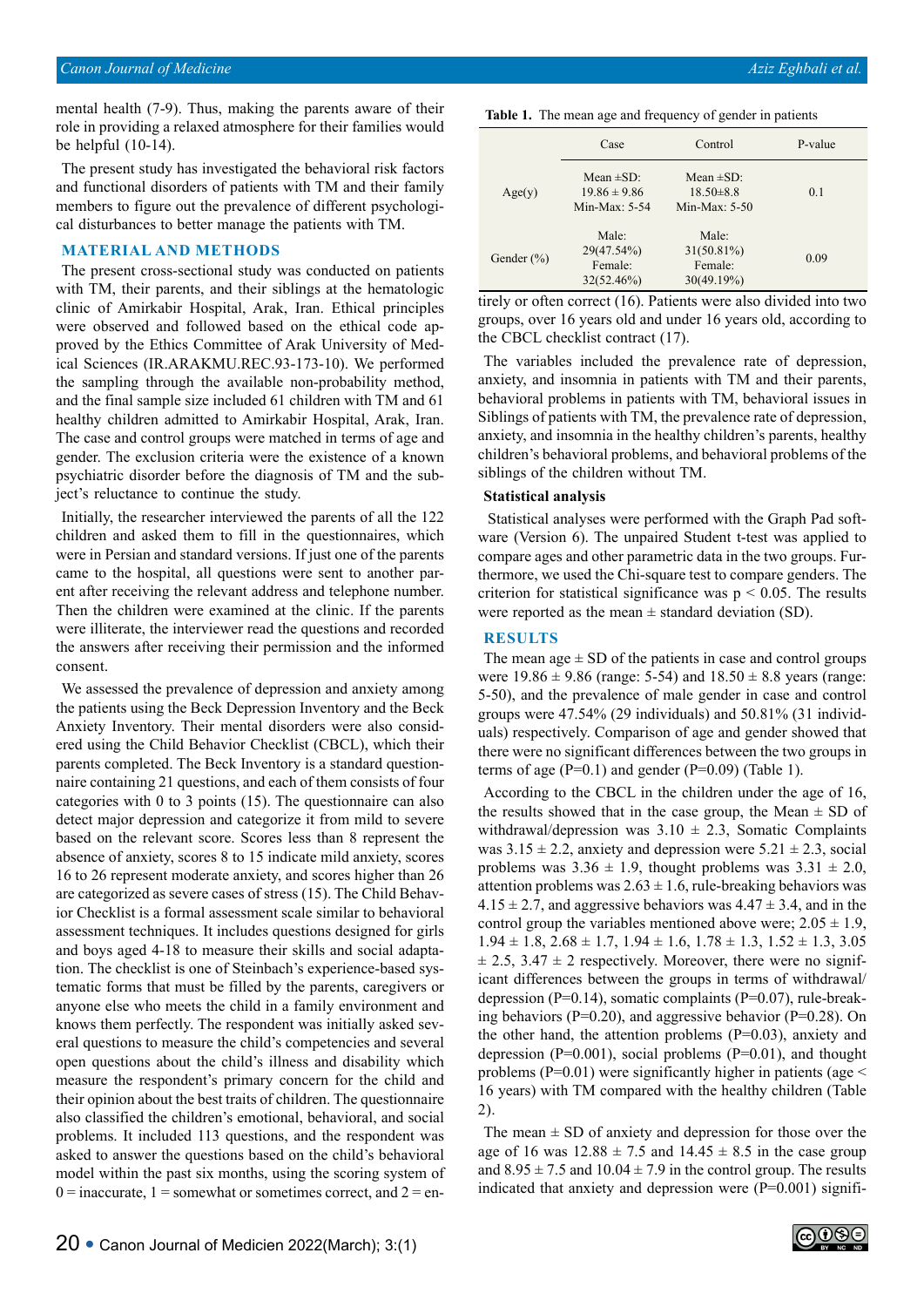cantly higher in patients with TM (Table 3).

According to the CBCL, the Mean  $\pm$  SD of brothers of the case group in terms of withdrawal/depression was  $2.57 \pm 2.6$ , somatic complaints were  $2.28 \pm 2.2$ , anxiety and depression were  $2.71 \pm 2.4$ , social problems was  $2.7 \pm 2.1$ , thought problems was  $2.7 \pm 2.1$ , attention problems was  $2.4 \pm 2.1$ , rule-breaking behaviors was  $2.85 \pm 2.1$ , and aggressive behaviors was  $3.0 \pm$ 2.1, and in the control group were  $2.14 \pm 2.1$ ,  $1.85 \pm 1.6$ , 1.90  $\pm$  1.7, 1.84  $\pm$  1.7, 1.84  $\pm$  1.7, 1.74  $\pm$  1.6, 2.56  $\pm$  2.5, 2.95  $\pm$  2.4 respectively (Table 4). For sisters of the case group, the Mean  $\pm$  SD of withdrawal/depression was 2.6  $\pm$  2.0, somatic complaints were 2.48  $\pm$  1.8, anxiety and depression were 4.65  $\pm$ 4.5, social problems was  $1.4 \pm 0.8$ , thought problems was 2.80  $\pm$  2.4, attention problems was 1.80  $\pm$  1.4, rule-breaking behaviors was  $1.20 \pm 1$ , aggressive behaviors was  $4.0 \pm 3.2$  but in the control group, the variables mentioned above were  $2.35 \pm 1.8$ ,  $1.95 \pm 1.8$ ,  $2.30 \pm 1.5$ ,  $1.80 \pm 1.2$ ,  $1.7 \pm 1.2$ ,  $2.0 \pm 1.4$ ,  $2.45 \pm 1.5$ 1.9,  $3.05 \pm 1.8$  respectively (Table 5).

The results showed that there were no significant differences between the siblings of the two groups in terms of withdrawal/depression (P=0.6, P=0.7), somatic complaints (P=0.5,  $P=0.8$ ), anxiety and depression ( $P=0.3$ ,  $P=0.06$ ), social problems (P=0.6, P=0.5), thought problems (P=0.5, P=0.1), attention problems ( $P=0.3$ ,  $P=0.7$ ), Rule-breaking behaviors ( $P=0.7$ ,  $P=0.1$ ), and aggressive behaviors ( $P=0.9$ ,  $P=0.3$ ).

Based on the Beck questionnaire, the mean  $\pm$  SD of anxiety and depression in brothers and sisters were  $14.1 \pm 1.2$ ,  $13.5 \pm 1.2$ 1.6 in the case group and  $10.8 \pm 1.6$ ,  $9.5 \pm 1.8$  in the control group; which means that there were no significant differences between the two groups in this regard  $(P>0.05)$ ,  $(Fig1)$ .

The mean  $\pm$  SD score of anxiety were respectively 14.5  $\pm$ 1.3 and  $11.6 \pm 1.2$  for the mothers in the case and the control groups; and for the fathers, they were  $15.1 \pm 1.3$  and  $10.5 \pm 1.2$ . The mean  $\pm$  SD of depression were respectively 13.8  $\pm$  1.7 and  $11 \pm 1.5$  for the mothers in the case and control groups, and  $13.6 \pm 1.6$  and  $10.5 \pm 0.8$  for the fathers in the case and control groups. Therefore, the rates of anxiety and depression were remarkably higher in the mothers (P<0.0001 - P=0.02) and fathers ( $P=0.01 - P=0.02$ ) of the children with TM compared with the parents of healthy children (Fig 2).

#### **DISCUSSION**

The present study examined the prevalence of behavioral and functional problems in patients with TM and their family members. Based on the results, the patients with TM under 16 had a higher prevalence of attention problems, anxiety and depression, and thought complications than healthy children. For the patients with TM over 16, anxiety and depression were significant psychological disorders.

Furthermore, anxiety and depression were commonly reported in the parents of patients with TM, while there were no significant behavioral and functional problems in their siblings.

These results showed that Thalassemia major would lead to behavior problems in patients, which negatively influences their lives. Consequently, more health care with psychological interventions in this group of patients and their parents are needed. The most common causes of these psychological consequences are financial problems, treatment complications, and disabilities resulting from the disease.



**Table 2.** The mean scores of CBCL in individuals under 16 years

|                            | Case            | Control        | P-value |
|----------------------------|-----------------|----------------|---------|
| Withdrawal/<br>Depression  | $3.10\pm2.3$    | $2.05 \pm 1.9$ | 0.143   |
| Somatic Com-<br>plaints    | $3.15 \pm 2.2$  | $1.94 \pm 1.8$ | 0.079   |
| anxiety and<br>depression  | $25.21 \pm 2.3$ | $2.68 \pm 1.7$ | 0.001   |
| Social prob-<br>lems       | $3.36\pm1.9$    | $1.94 \pm 1.6$ | 0.018   |
| Thought<br>Problems        | $3.31 \pm 2.0$  | $1.78 \pm 1.3$ | 0.012   |
| Attention<br>problems      | $2.63 \pm 1.6$  | $1.52 \pm 1.3$ | 0.031   |
| Rule-breaking<br>behaviors | $4.15 \pm 2.7$  | $3.05 \pm 2.5$ | 0.209   |
| Aggressive<br>behaviors    | $4.47 \pm 3.4$  | $3.47 \pm 2.0$ | 0.284   |

**Table 3.** The mean scores of CBCL in individuals under 16 years

|            | Case            | Control         | P-value |
|------------|-----------------|-----------------|---------|
| Anxiety    | $12.88 \pm 7.5$ | $8.95 \pm 7.5$  | 0.001   |
| Depression | $14.45 \pm 8.5$ | $10.04 \pm 7.9$ | 0.001   |

| <b>Table 4.</b> The mean scores of CBCL in individuals under 16 years |  |  |
|-----------------------------------------------------------------------|--|--|
|                                                                       |  |  |

|                            | Case $(N=7)$   | Control $(N=21)$ | p-value |
|----------------------------|----------------|------------------|---------|
| Withdrawal/<br>Depression  | $2.57 \pm 2.6$ | $2.14\pm2.1$     | 0.667   |
| Somatic Com-<br>plaints    | $2.28 \pm 2.2$ | $1.85 \pm 1.6$   | 0.598   |
| anxiety and<br>depression  | $2.71 \pm 2.4$ | $1.90 \pm 1.7$   | 0.341   |
| Social prob-<br>lems       | $2.7 \pm 2.1$  | $1.84 \pm 1.7$   | 0.681   |
| Thought<br>Problems        | $2.7 \pm 2.1$  | $1.84 \pm 1.7$   | 0.578   |
| Attention<br>problems      | $2.4 \pm 2.1$  | $1.74 \pm 1.6$   | 0.324   |
| Rule-breaking<br>behaviors | $2.85 \pm 2.1$ | $2.56 \pm 2.5$   | 0.759   |
| Aggressive<br>behaviors    | $3.0\pm2.1$    | $2.95 \pm 2.4$   | 0.964   |

**Table 5.** The mean scores of CBCL in individuals under 16 years

|                            | Case $(N=5)$   | Control $(N=20)$ | p-value |
|----------------------------|----------------|------------------|---------|
| Withdrawal/<br>Depression  | $2.6 \pm 2.0$  | $2.35 \pm 1.8$   | 0.798   |
| Somatic Com-<br>plaints    | $2.48 \pm 1.8$ | $1.95 \pm 1.8$   | 0.879   |
| anxiety and<br>depression  | $4.65 \pm 4.5$ | $2.30 \pm 1.5$   | 0.063   |
| Social prob-<br>lems       | $1.4 \pm 0.8$  | $1.80 \pm 1.2$   | 0.520   |
| Thought<br>Problems        | $2.80 \pm 2.4$ | $1.7 \pm 1.2$    | 0.168   |
| Attention<br>problems      | $1.80 \pm 1.4$ | $2.0 \pm 1.4$    | 0.786   |
| Rule-breaking<br>behaviors | $1.20 \pm 1$   | $2.45 \pm 1.9$   | 0.182   |
| Aggressive<br>behaviors    | $4.0 \pm 3.2$  | $3.05 \pm 1.8$   | 0.387   |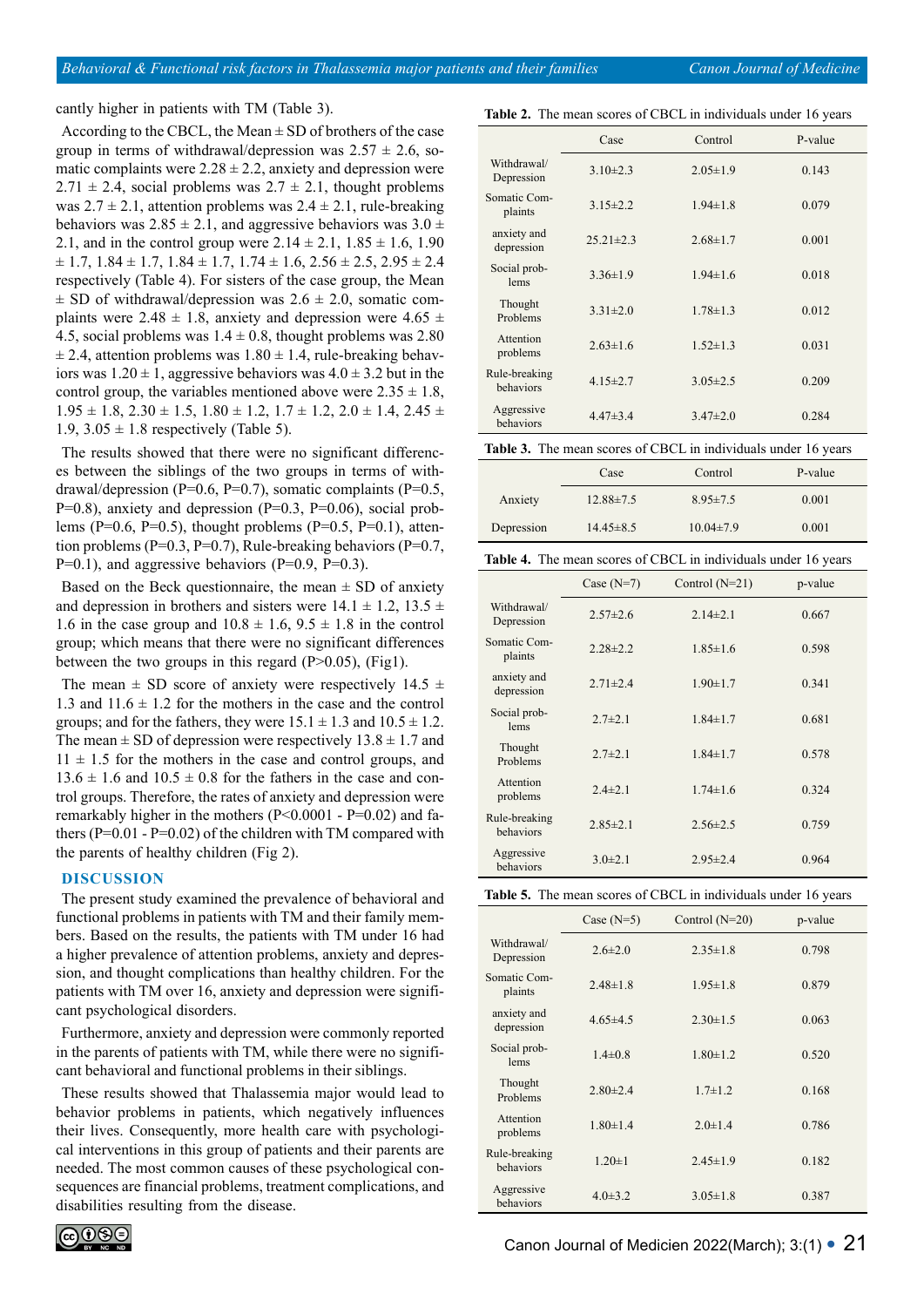## *[Canon Journal of Medicine](https://www.canonjm.com/) Aziz Eghbali et al.*



**Figure 1.** Compare of Beck questionnaire in siblings of individuals. There were no significant differences between the two groups (P>0.05).

these patients and their families.

Huda Gharaibeh et al. (19) also noted the importance of psychological support in patients with TM and their families. They assessed the psychological disorders in TM patients, and similar to the present study, there was a high prevalence of anxiety and family adjustment disturbance in patients with TM.

Furthermore, a study by Behdani et al. (20), conducted on the psychological disorders in 60 patients with TM, showed the high prevalence of anxiety and depression and lower quality of life in these patients compared with the healthy population was compatible with our results.

Based on the other studies on the assessment of mood and anxiety disorders, unpleasant emotional circumstances were more prevalent in patients with chronic diseases than in the general population; however, there are not enough studies on the prevalence of psychological disorders for each chronic disease (21-23).

The study by Habeeb Yousi et al. (24) on the prevalence of depression in 100 Iraqi patients with TM showed the high prevalence of depression among them. It seems that screening for depression should be performed on patients with TM.

The study of Usyle et al. (25) on the sense of hopefulness among 133 Turkey's patients with TM showed no significant differences between the patients with TM and the healthy population in terms of hopefulness. While in our study, the patients with TM and their parents had psychological disorders (18-20). The differences between the results may be related to the genetics of patients.

Similar to the present study, a cross-sectional study by Maheri et al. (26) showed anxiety and depression disorders and lower quality of life in the patients with TM.

Hashemi et al. (21) on the prevalence of depression and anxiety in patients with hemophilia and β-TM indicated that depression and anxiety were more common in the patients than in healthy people.

Ultimately, 2 points should be noted about the patients who suffer from chronic diseases such as TM. Firstly, behavioral risk factors and functional disorders resulting from being involved with a condition for life can ultimately affect their personal and social performances. Secondly, a patient with a chronic disease who regularly needs health care, medications, or other medical procedures can negatively affect the mental



**Figure 2.** Compare of Beck questionnaire in mothers and fathers of individuals.

lation, failure of independence, maladaptive coping strategies, compromised physical ability, and limited life opportunities in patients with chronic diseases, including TM, are inevitable, it would be a cautious approach for such patients to be evaluated through counseling with therapists and related specialists; as a result, if there were routine follow up for this study population, it would not only figure out the prevalence of different psychological disturbances but also help us understand the course of these issues.

Due to the current study's limitations, more studies with larger sample sizes are needed to assess the psychological effects of TM and such diseases on the patients and their families.

Based on the result of the current study and the limited number of studies in this regard, although the recommended psychological interventions in children with TM and their parents seem to be helpful, further studies are recommended to assess more items and risk factors such as the severity of the disabilities, different organs' involvement, family literacy level, patients' intelligence level, and family economy level for a complete result.

# **CONCLUSION**

Compared with healthy people, patients with TM usually face behavioral risk factors and functional disorders, especially depression and anxiety disorders. Furthermore, their family members, particularly their parents, would be involved and suffer from anxiety and other mental problems. Anxiety, depression, and thought problems are shown to need special attention as they can directly affect the primary disease course and, if not treated, lead to severe complications. This group of patients and their families need further attention, such as counseling sessions and psychological assessments.

## **ETHICAL CONSIDERATION**

Ethical principles were observed and followed based on the ethical code approved by the Ethics Committee of Arak University of Medical Sciences (IR.ARAKMU.REC.93-173-10).

# **CONFLICT OF INTRESETS**

There are no conflicts of interest in terms of the present manuscript.

#### **REFRENCES**

1. Borgna-Pignatti C, Rugolotto S, De Stefano P, Zhao H, Cappellini MD, Del Vecchio GC, et al. Survival and complications in patients with thalassemia major treated with transfusion and deferoxamine. Haematologica.